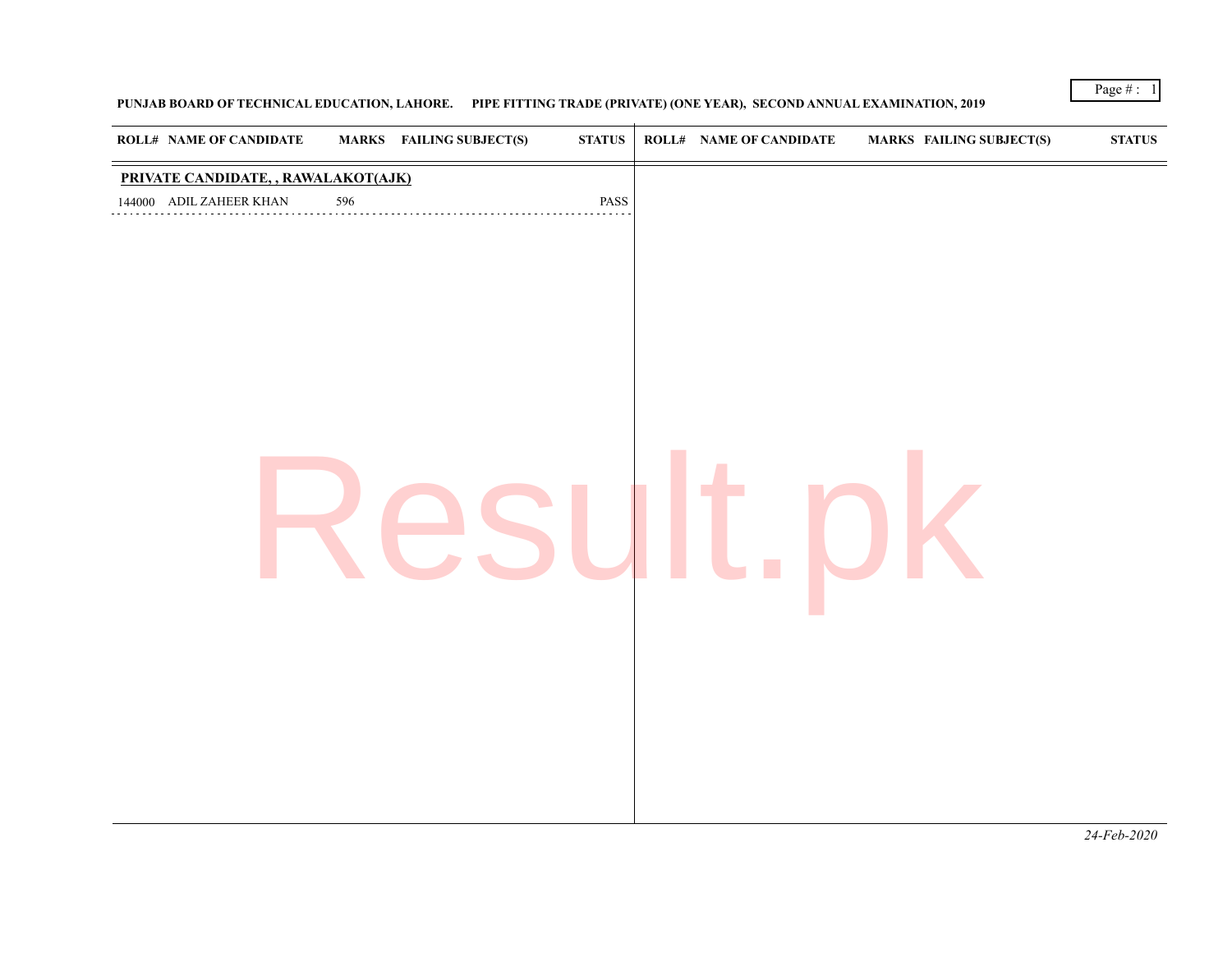Page # : 2

**PUNJAB BOARD OF TECHNICAL EDUCATION, LAHORE. SURVEYOR (PRIVATE) (ONE YEAR), SECOND ANNUAL EXAMINATION, 2019**

| <b>ROLL# NAME OF CANDIDATE</b>         |          | MARKS FAILING SUBJECT(S) | <b>STATUS</b>    | <b>ROLL# NAME OF CANDIDATE</b>                | <b>MARKS FAILING SUBJECT(S)</b> | <b>STATUS</b> |
|----------------------------------------|----------|--------------------------|------------------|-----------------------------------------------|---------------------------------|---------------|
| PRIVATE CANDIDATE, , CHAKWAL           |          |                          |                  | 377<br>144021 MUHAMMAD TALHA<br><b>REHMAN</b> |                                 | <b>PASS</b>   |
| 144001 MOHAMMAD ASIF KHAN              |          | SRVR-P(TH) BD            | FAIL             | 144022 MUHAMMAD TAMKEEN ALI 390               |                                 | <b>PASS</b>   |
| 144002 MUHAMMAD USMAN                  | 498      |                          | PASS             | PRIVATE CANDIDATE, , PASRUR                   |                                 |               |
| 144003 USAMA IQBAL                     | 463      |                          | <b>PASS</b>      | 144023 AMIR NAVEED KHALID                     | <b>BD</b>                       | FAIL          |
| 144004 MUHAMMAD JUNAID IQBAL505        |          |                          | <b>PASS</b>      |                                               |                                 |               |
| 144005 MUHAMMAD DANISH SADIQ494        |          |                          | <b>PASS</b>      | <b>PRIVATE CANDIDATE, , RAWALPINDI</b>        |                                 |               |
| 144006 USAMA NAZIR                     | 466      |                          | <b>PASS</b>      | 144024 MEHMOOD ARSHAD                         | BD                              | FAIL          |
| 144007 ADIL RASHEED                    | 504      |                          | <b>PASS</b><br>. | 144025 RANA AHMER ALI                         | <b>BD</b>                       | FAIL          |
| 144008 ABDUL JABBAR                    | 526      |                          | <b>PASS</b>      | 144026 MUHAMMAD AYYAZ                         | BD.                             | FAIL          |
| PRIVATE CANDIDATE, , CHICHAWATNI       |          |                          |                  | 144027 SAAD ATIQUE<br>524                     |                                 | <b>PASS</b>   |
| 144009 ABRAR ALI                       |          |                          | RL Fee           | 144028 HASSNAIN FIRDOUS                       |                                 | RL Fee        |
| 144010 ABDULLAH ABID                   |          |                          | RL Fee           |                                               |                                 |               |
| PRIVATE CANDIDATE, , GUJRANWALA        |          |                          |                  |                                               |                                 |               |
| 144011 ABU SUFYAN                      |          | <b>BD</b>                | <b>FAIL</b>      |                                               |                                 |               |
| <b>PRIVATE CANDIDATE,, HAJIRA(AJK)</b> |          |                          |                  |                                               |                                 |               |
| 144012 WAJID ARSHAD KHAN               | 586      |                          | <b>PASS</b>      |                                               |                                 |               |
| 144013 UMAIR ALI                       |          |                          | <b>ABSENT</b>    |                                               |                                 |               |
| <b>PRIVATE CANDIDATE,, KHANEWAL</b>    |          |                          |                  |                                               |                                 |               |
| 144014 MUHAMMAD SHAMSHAD 566           |          |                          | <b>PASS</b>      |                                               |                                 |               |
| <b>UMAR</b>                            |          |                          |                  |                                               |                                 |               |
| <b>PRIVATE CANDIDATE, , LAHORE</b>     |          |                          |                  |                                               |                                 |               |
| 144015 RAJA SONIQ AHMAD                |          | SRVR-P(TH) BD            | <b>FAIL</b>      |                                               |                                 |               |
| PRIVATE CANDIDATE, , MANDI BAHAUDDIN   |          |                          |                  |                                               |                                 |               |
| 144016 SAMI ULLAH KHAN                 |          | SRVR-P(TH) BD            | FAIL             |                                               |                                 |               |
| 144017 DANYAL SHAFQAT                  |          | SRVR-P(TH)               | FAIL             |                                               |                                 |               |
| 144018 MUHAMMAD BILAL                  | .<br>405 |                          | <b>PASS</b>      |                                               |                                 |               |
| 144019 NABEEL ASGHAR                   |          | SRVR-P(TH) BD            | FAIL             |                                               |                                 |               |
|                                        |          |                          | ABSENT           |                                               |                                 |               |